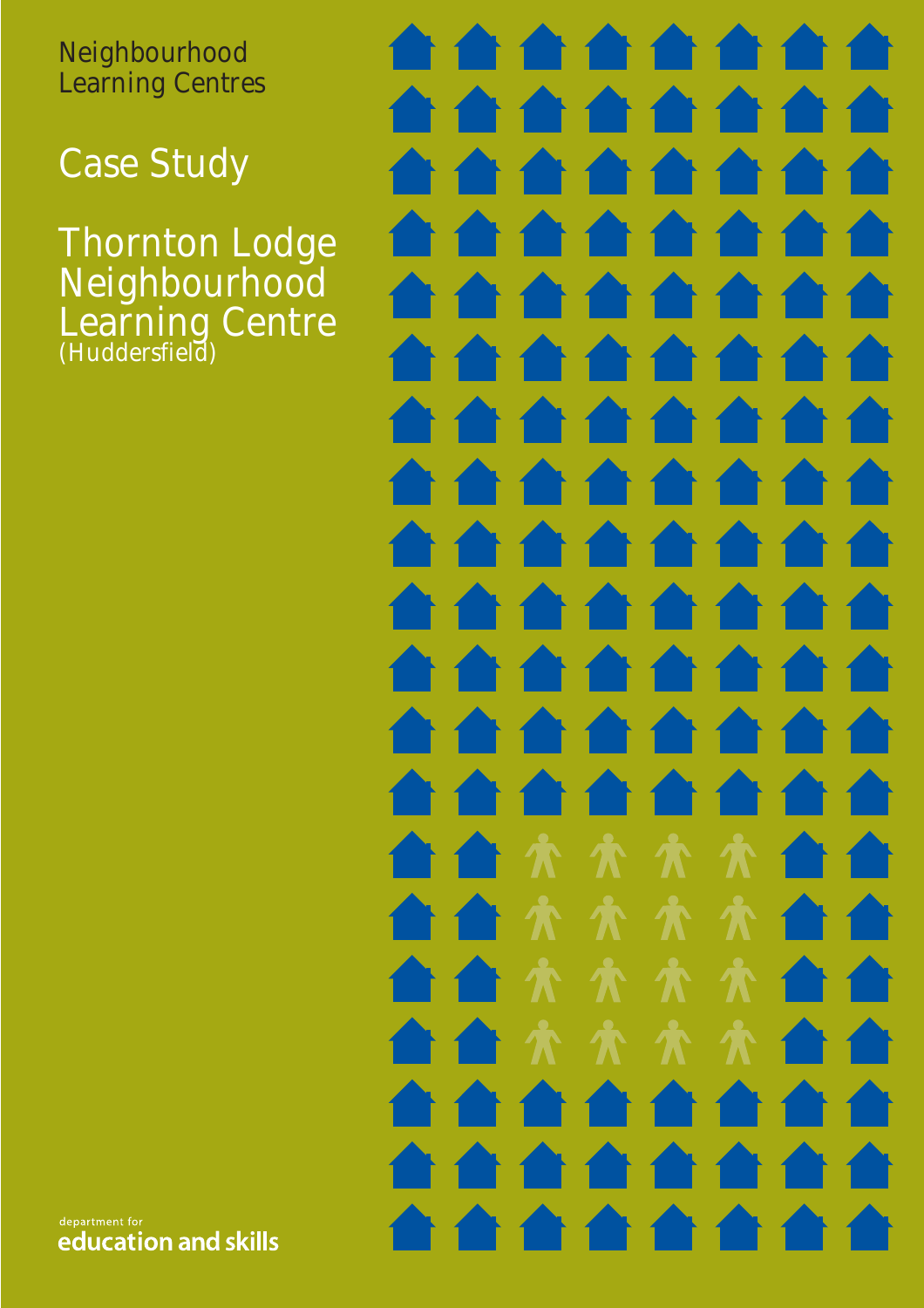# **Case Study:** Thornton Lodge Neighbourhood Learning Centre (Huddersfield)

### **Introduction**

Thornton Lodge Neighbourhood Learning Centre (NLC) is a newly established resource serving the Pakistani community in the Thornton Lodge and Lockwood areas of Huddersfield. The NLC has been set up by the Pakistani Community Alliance (PCA) – a formally constituted, independent community partnership body that is committed to developing the full potential of the Pakistani community. PCA has a broad membership, based on individual and organisational affiliations from all sections of the Huddersfield Pakistani community.

There is a significant and growing number of ethnic minority communities in Huddersfield. Of these, the Pakistani community forms the largest group (almost 50%) and is very much concentrated in the inner areas of Huddersfield, including Thornton Lodge and Lockwood. Within the community, high unemployment – particularly amongst young people – is compounded by poor educational attainment and further accentuated by racial/religious discrimination. This reduces competitiveness and minimises the Pakistani community's capacity to play a fuller and more active role in taking up opportunities and contributing positively to the wider community.

#### **Community Ownership**

Thornton Lodge NLC will offer local people the opportunity to re-engage with learning in a local, non-threatening and supportive environment. The concept of community ownership is central to the operation of the NLC, and PCA is committed to transferring ownership to local people within 12- 18 months of the Centre's opening (see Management Arrangements section below). Management meetings are very open and non-members are welcome to sit-in and find out what is being discussed.

Prior to the establishment of the NLC, a high quality, in-depth research project was undertaken to examine the educational needs of the adult Pakistani community in South Kirklees, with special reference to the Lockwood and Thornton Lodge areas. Questionnaires were sent to a random sample of 300 local residents who were then visited by a researcher who completed the questionnaire with them, offering bi-lingual support if required. Although labour-intensive, the benefits of this methodology have been huge. An excellent response rate (87%) and high quality data have underpinned conclusions and recommendations that are providing a firm basis for the development of the NLC.

The community has felt let down on a number of occasions in the past when consultation exercises have failed to result in positive local outcomes: a significant number of research respondents expressed cynicism about the likelihood that the research would actually lead to the

#### **Contacts**

Rashad Bokhari **Development Worker**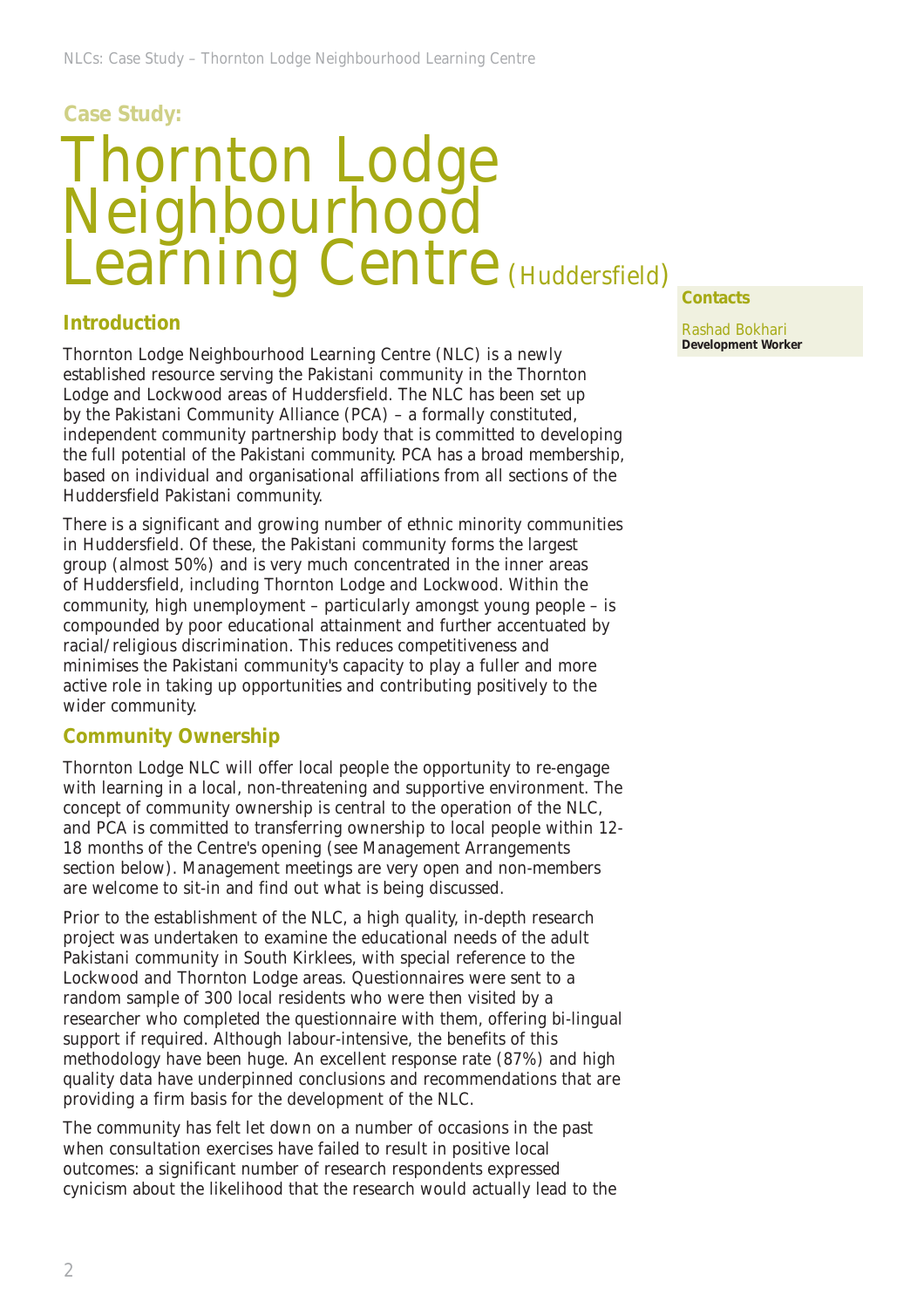provision of resources. However, the face-to-face contact by the researcher began the process of generating community interest and, as soon as the NLC began to take shape, people started to drop in and to express their eagerness to participate in learning opportunities.

The NLC is well supported by members of the community through PCA and other local groups and there is a great deal of enthusiasm for, and excitement about, the project. The first meeting of community representatives was well-attended, with discussions focusing on the desire for community ownership, despite the early stage of development of the Centre. An early challenge faced by NLC staff was to maintain commitment and enthusiasm of community representatives, while ensuring that the project was not 'hijacked' by particular interest groups before it had become established as a resource for the community as a whole.

An important factor in the success of the Centre has been the open door policy. All visitors are welcomed and encouraged to use the facilities, even if only to make a cup of tea. In conversations with users, the NLC team stress that the Centre belongs to the community and, as people gain confidence, they rapidly begin contributing ideas and exploring ways of getting involved.

When the Centre first opened, many people believed that bars or shutters would be needed for security purposes. In the event, however, there has not been a single incident of theft or vandalism against the Centre, suggesting that the NLC is indeed perceived as belonging to the community. This is the first time that the community has been provided with a resource that is community-led, rather than serviced by others. The NLC is providing a focus for community cohesion where people can interact, connect to mainstream services and gain the confidence to take up the opportunities that are available to them.

#### **Management Arrangements**

Overall accountability for the project lies with the PCA Management Committee, while day-to-day management is the responsibility of the NLC Management Committee. This is comprised of representatives of PCA, the local community, and service providers, whose involvement helps to avoid duplication of provision and aids planning and communication.

The NLC Management Committee is charged with overseeing the NLC's progress and maintaining a community led approach. It meets monthly and provides the PCA with a written progress report on both the NLC project and the UK online project that is based within the Centre. A link person, who is a member of both management groups, facilitates communication and the flow of feedback.

The day-to-day operation of the NLC is the responsibility of the Development Worker, who works closely with the UK online tutor.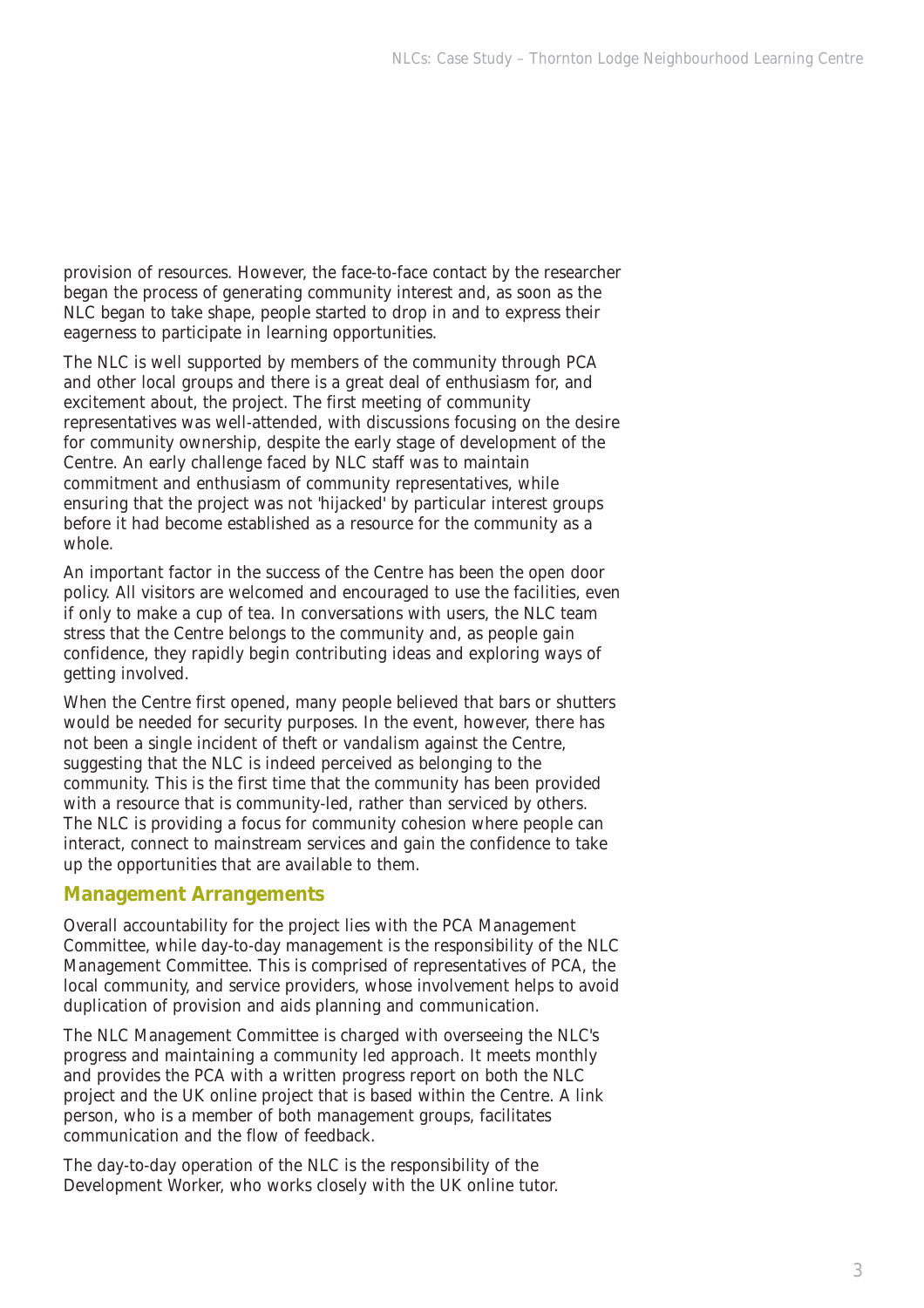The Development Worker reports to the NLC Management Committee, providing feedback on activities and becoming involved in discussions about future developments. The UK online project worker reports formally to Kirklees Communities On Line (KCOL) – the Kirklees UK online project – with parallel accountabilities through PCA.

Reference has already been made to PCA's commitment to pass ownership of the NLC to the community. It is intended that, within the next three to six months, the NLC will become a properly constituted, independent, locally owned organisation – allowing PCA to move on to other projects. The Management Committee has recently begun to explore the possibility of setting up an Advisory Group – with representatives of Voluntary Action Kirklees (VAK), education, regeneration and other agencies, and local partnerships – to act as a steering group and prepare the ground for PCA withdrawal. The idea of a local learning forum is also being considered as a mechanism for community involvement in the running of the NLC.

#### **Partnerships**

Thornton Lodge NLC is the result of a partnership between the local authority (Kirklees Metropolitan Council, Education Service) and the voluntary sector (PCA and VAK). The emerging NLC represents a positive step towards service delivery that is community-driven rather than being 'parachuted-in' by the local authority. The support and advice given by the local authority and VAK has been invaluable to the PCA as it has gained confidence in managing the project. Importantly, local authority and VAK representatives have taken the view that, while support should be available, direction and leadership must come from within the community.

The opportunity to ally the NLC and KCOL (UK online) projects has brought tremendous resources – both ICT and human – to the NLC, and offers further opportunities for partnership working. As one of 14 Neighbourhood ICT Centres, Thornton Lodge NLC will develop close links with the other 13 ICT Centres and with the many satellite centres currently being established in the area. The NLC plans to offer advice and support to other centres in relation to the use of other-language (e.g. Urdu) software packages.

Early efforts invested in networking activities have led to significant progress in establishing partnership working. For example:-

- Huddersfield Technical College is supportive of the NLC and plans to work collaboratively to address local learning needs;
- affiliate membership has been acquired with the GAIN (Guidance, Advice and Information Network) Partnership;
- consultation has taken place with the local employment initiative, Job Placement Link (JPL), and a weekly job search surgery has been established in the NLC office;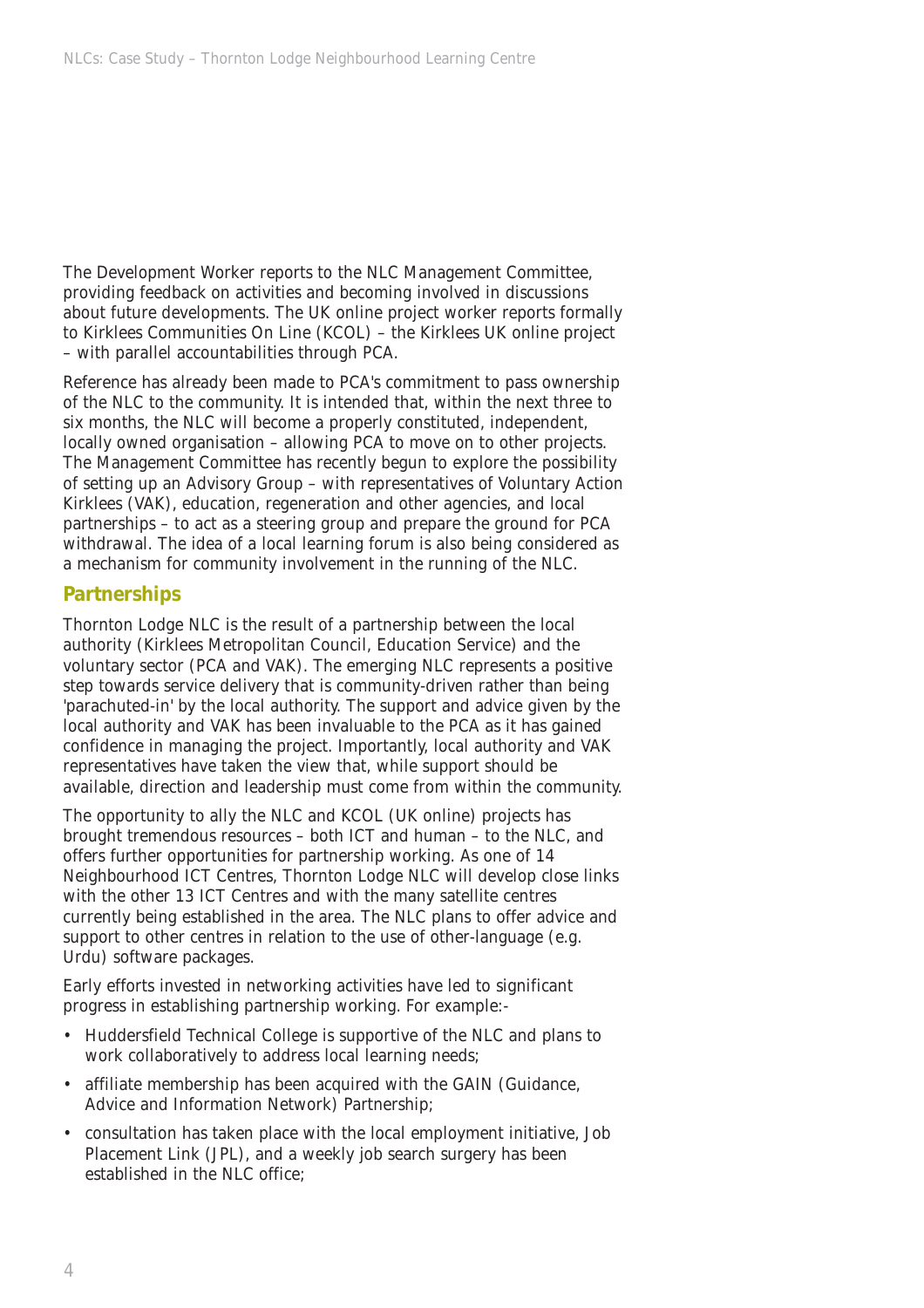- in partnership with Kirklees Benefit Advice Service, an over 50s advisory session is taking place on a weekly basis;
- local mosques have been approached and have pledged their full support to the NLC. Mosques are strong institutions with excellent community links and an existing educational role through the provision of support with academic school work, as well as religious education for local children;
- links have been developed with a neighbouring Islamic girls' college and NLC users are frequently referred to the adult learning opportunities offered there by the Technical College.

#### **Programme**

Despite limited funding for learning delivery (see section on Funding below), the NLC has worked hard to respond to demand. Effective networking minimises duplication of opportunities and referrals are common where existing local provision is appropriate to learner needs. The KCOL project worker offers support for ICT users and the wellestablished ICT group is largely comprised of older men – a group that rarely participate in education.

A small amount of Local Authority funding has been used to support learning delivery, including a Driving Theory course. A family learning project during the 6 week summer holiday encouraged children to use the Centre to enhance maths, English and science skills, on condition that they were accompanied by a parent. Local people have also taken up the challenge of offering learning opportunities. For example, a recently qualified beauty therapist delivered a taster course – her first ever teaching experience!

The NLC is negotiating with Huddersfield Technical College to establish locally run teacher training courses aimed particularly at mosque Imam and the many graduates from Pakistan who have the skills to teach. However, it would like to see more learning being delivered from within the community and less reliance on existing FE provision. Flexibility of delivery is crucial and college courses require a level of commitment that many local people find difficult to give. One learner reported that, at the NLC she felt comfortable to join a class late or leave early if need be, whereas in a college she would have missed the session altogether.

Thornton Lodge NLC has begun to develop information and advice services on learning and work. A benefits advice session and a job-seeking surgery are regular activities. The NLC is also working to become a focal point for information and advice for new arrivals from overseas in order to facilitate their transition into local learning employment markets. For example, an overseas graduate group has been established and has had some early success in supporting well qualified individuals into appropriate employment.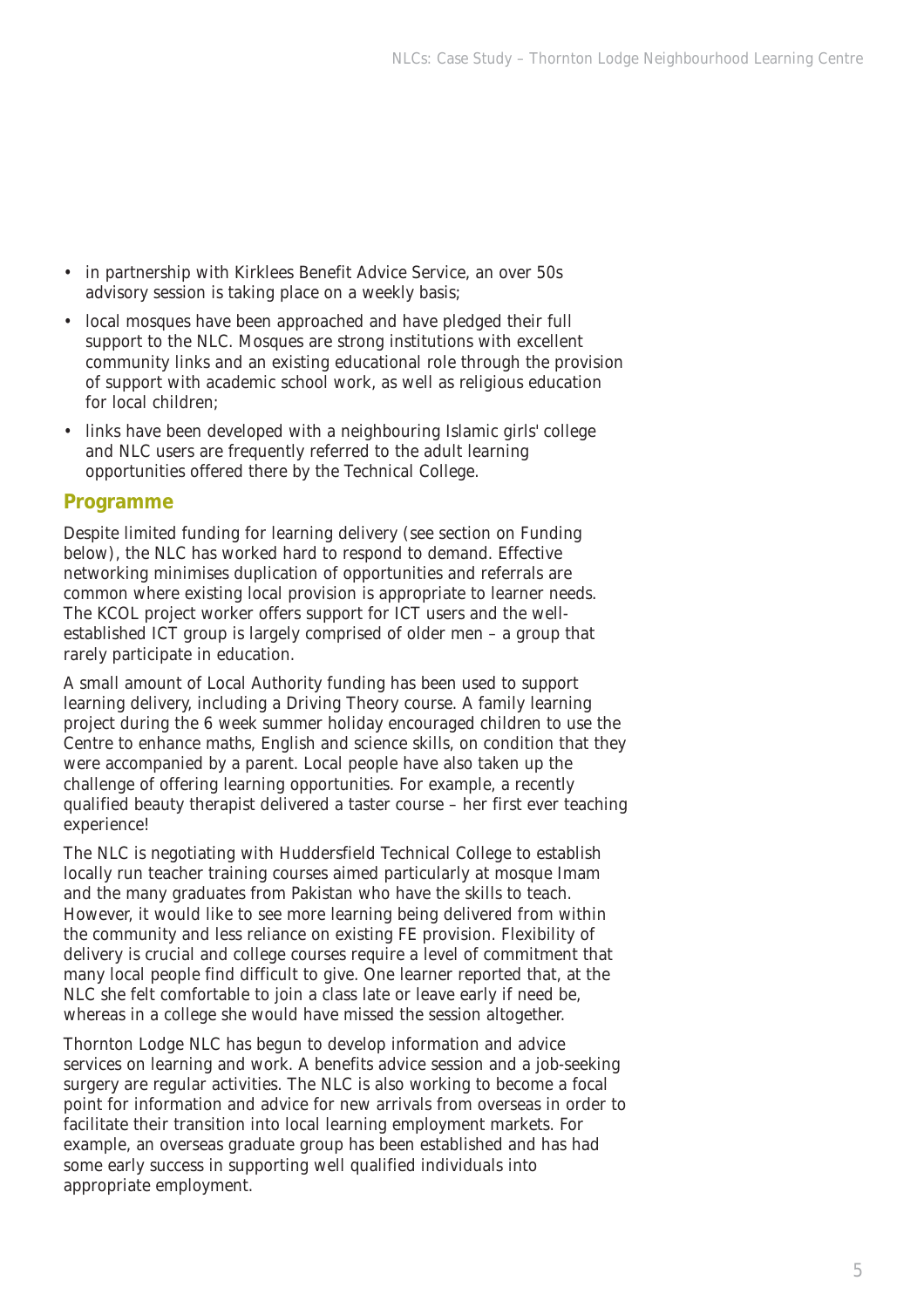The NLC is also acting as a catalyst for local people to take forward their own activities. People come in to the Centre with an idea they want to develop and are given support to move forward with their plans. For example:

- working with the NLC, an elderly group of gardeners have extended their remit to include exercise, becoming the 'Healthy Gardeners Group';
- a small group of young people have established EMAD Ethnic Minorities Against Drugs – using the NLC as their base. With funding from the Community Cohesion Fund, a 6-month action plan has been developed to tackle drug awareness and engage substance misusers in mainstream activities. Since establishing EMAD, three unemployed members of the group have found jobs in related areas of work;
- a chance visit from a group of firemen, who *"popped in to see what the NLC is all about"*, led to an event being held at the NLC to raise awareness of career opportunities in the Fire Service. As a result, several members of the local community are pursuing employment in this field;
- a member of the local community is working to 'establish a residents' association. While this has proved difficult in the past, he is hopeful that, with the NLC as a focal point, it will be possible to build on the 'buzz' that has been generated by the presence of the Centre;
- a local environmental project, funded by SRB, is using the Centre to display plans and to seek ideas and feedback via an 'ideas book' in the NLC reception area. The NLC is keen to become a focal point for all types of community consultation.

#### **Awareness Raising and Marketing**

The centre is ideally situated in the heart of the ethnic minority community and began attracting the attention of passers-by long before it opened its doors to the public. The highly visible location, adjacent to local shops on a busy thoroughfare, has helped to build a high profile for the Centre.

Flyers have been distributed promoting the Centre as "Fun, Friendly and Free" and a successful community fun fair, held during the summer, also served to promote the NLC as a welcoming and enjoyable place to learn. Launch events for the NLC and KCOL projects have been well-attended by representatives of a wide range of agencies, and invitations to visit have been taken up by both the Leader and Deputy Leader of the Council.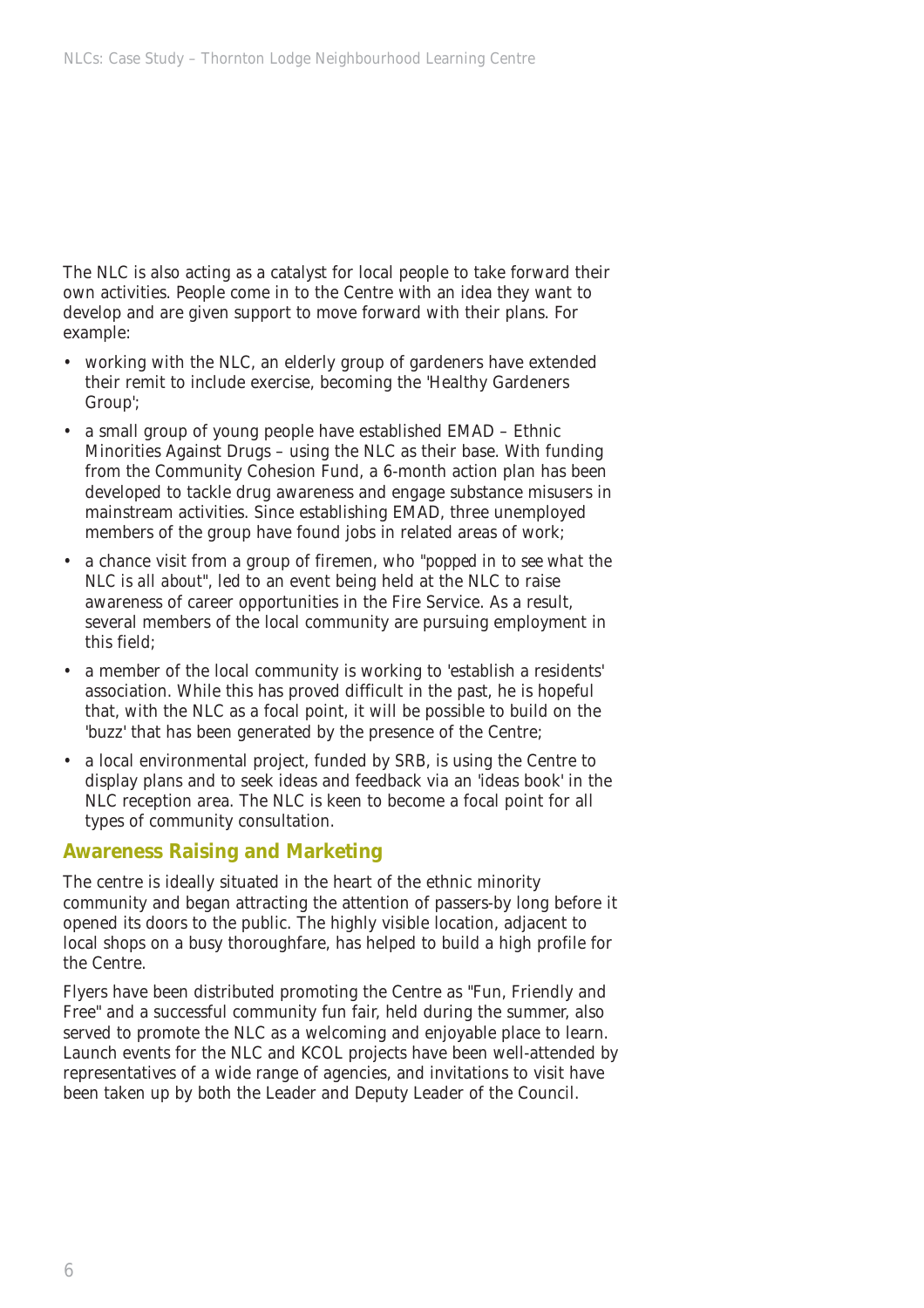The NLC has identified a huge marketing opportunity through its relationship with the SRB environmental project. Free smoke alarms and low energy light bulbs are being offered to every household in the area and the NLC will act as the distribution point. A visit to the NLC will be necessary for everyone wishing to claim their free goods.

#### **Funding**

Thornton Lodge NLC has been set up from scratch with funding from the national pilot project. This funding has paid for the rental and decoration of premises, the creation of the post of Development Worker, office equipment, administrative support, and staff and volunteer development costs. A contribution of £3k from the Local Authority has covered the costs of a small amount of learning delivery. UK online funding has provided the Centre with 14 computers and a full-time ICT project worker.

The urgent need to secure core funding for the longer term was recognised at an early stage. However, the one year duration of the pilot has proved insufficient to achieve this. There is often a long lead-in time for new funding and the Centre has taken time to become established and to develop capacity in relation to understanding funding streams and processes.

#### **Monitoring and Evaluation**

The progress of the project is monitored by the NLC Management Committee through regular monthly meetings. Several members of this Committee are also student users of the NLC and therefore well-placed to provide feedback on the operation of the Centre.

Systems have been put in place to monitor demand and collect feedback, as follows:-

- a register is maintained of all Centre users;
- an 'interest log' is kept in reception to record interest in learning opportunities and to note the days and times that would suit potential learners. This information is transferred to a database, enabling Centre workers to monitor demand;
- a very simple evaluation sheet is completed by learners at the end of every course;
- the ICT system's in-built monitoring system maintains a record of each user, including their reason for logging on (e.g. course, internet access). This information is recorded on the KCOL database and can be accessed by the NLC's UK online project worker.
- development workers are beginning to record destinations of learners through informal feedback and are considering developing more formal follow-up systems. Focus groups have been tried, but it has proved difficult to track people and bring them together following completion of learning.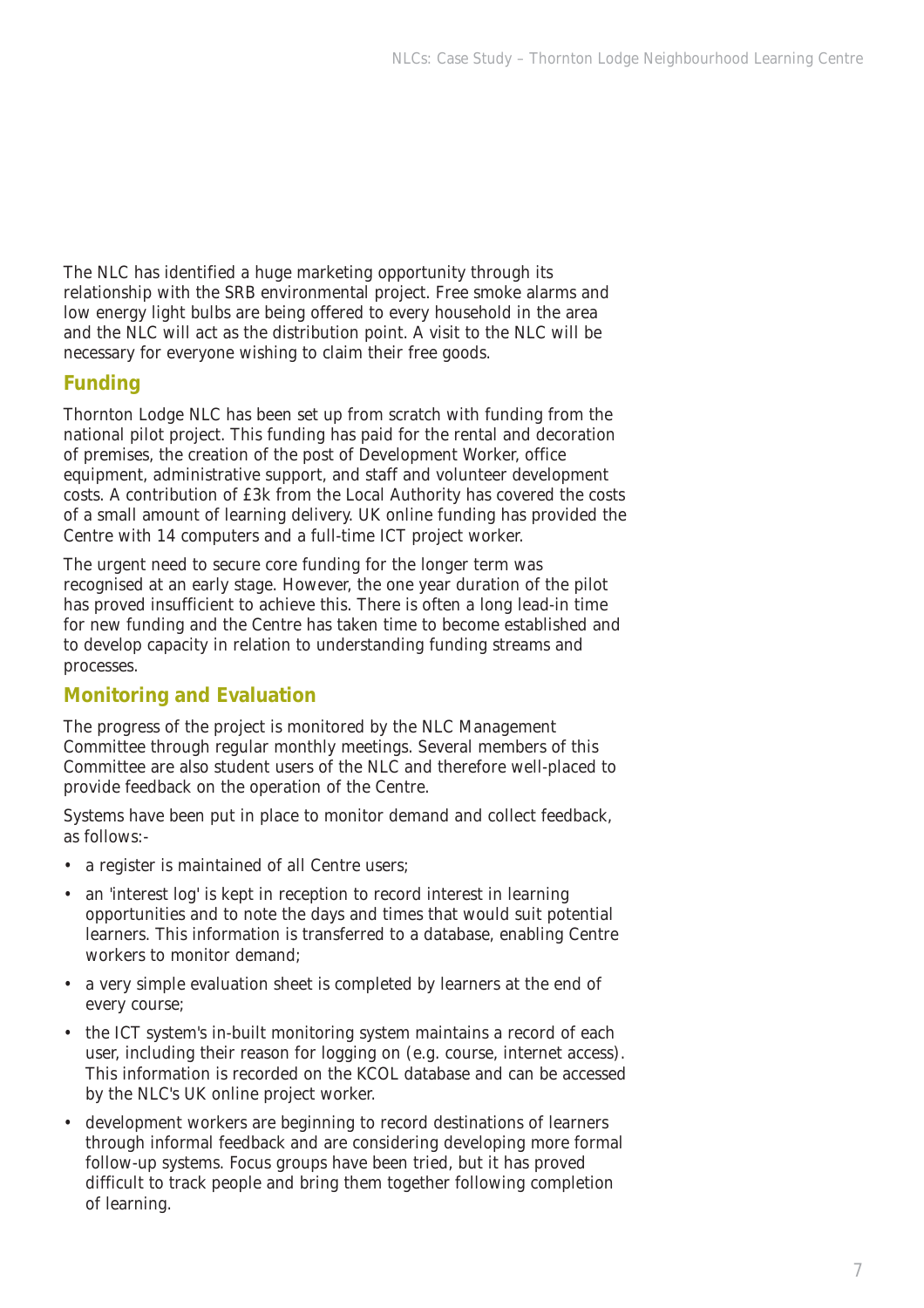The Development and ICT Workers regularly engage individual learners in discussion, or talk to groups of students at the end of a class. Changes implemented in response to user feedback include the shortening of learning sessions from three to two hours, and the allocation of one day a week to 'women only' activities.

Short-term indicators of success include evidence that users are spreading the word about the NLC and that demand is increasing as a result. In the longer term, it is hoped that the Centre will enable people to play a fuller and more confident role within the community. The level of demand already experienced by the Centre, the number of spin-off activities (e.g. EMAD, Residents Association), and anecdotal evidence of increased vibrancy and a 'buzz' in the community, are evidence that the Centre is already impacting positively on community confidence and motivation.

#### **Sustainability**

The NLC is urgently seeking funding to maintain the operation of the Centre. Despite the support of local politicians and a growing interest in NLCs amongst other communities in Kirklees, Thornton Lodge NLC has yet to convert support into resources. If, having raised expectations, the NLC ceases to operate, this will exacerbate problems of cynicism within the community and will represent a "*public relations nightmare*" for the local authority, the PCA, and others involved in establishing the NLC.

The failure of a well thought-out and carefully developed bid to the LSC Co-financing fund was a major disappointment to all involved. The NLC will continue to target the LSC for funding but it is frustrating for the Centre that, despite local indicators of deprivation, the NLC does not fall within an area defined as eligible for Neighbourhood Renewal Funding. The Local Authority is seeking to identify short-term funding to allow the Centre to remain operational until alternative resources are obtained.

There is clear evidence that the NLC is becoming an important focal point in the community and is generating demand for a wide range of services. With its success, the NLC staff and management committee are increasingly required to think strategically, keep up to date with available funding streams and develop bids, while continuing to support the day-today operation of the Centre. Capacity building will continue to be important if the NLC is to maximise its potential as a community-owned resource.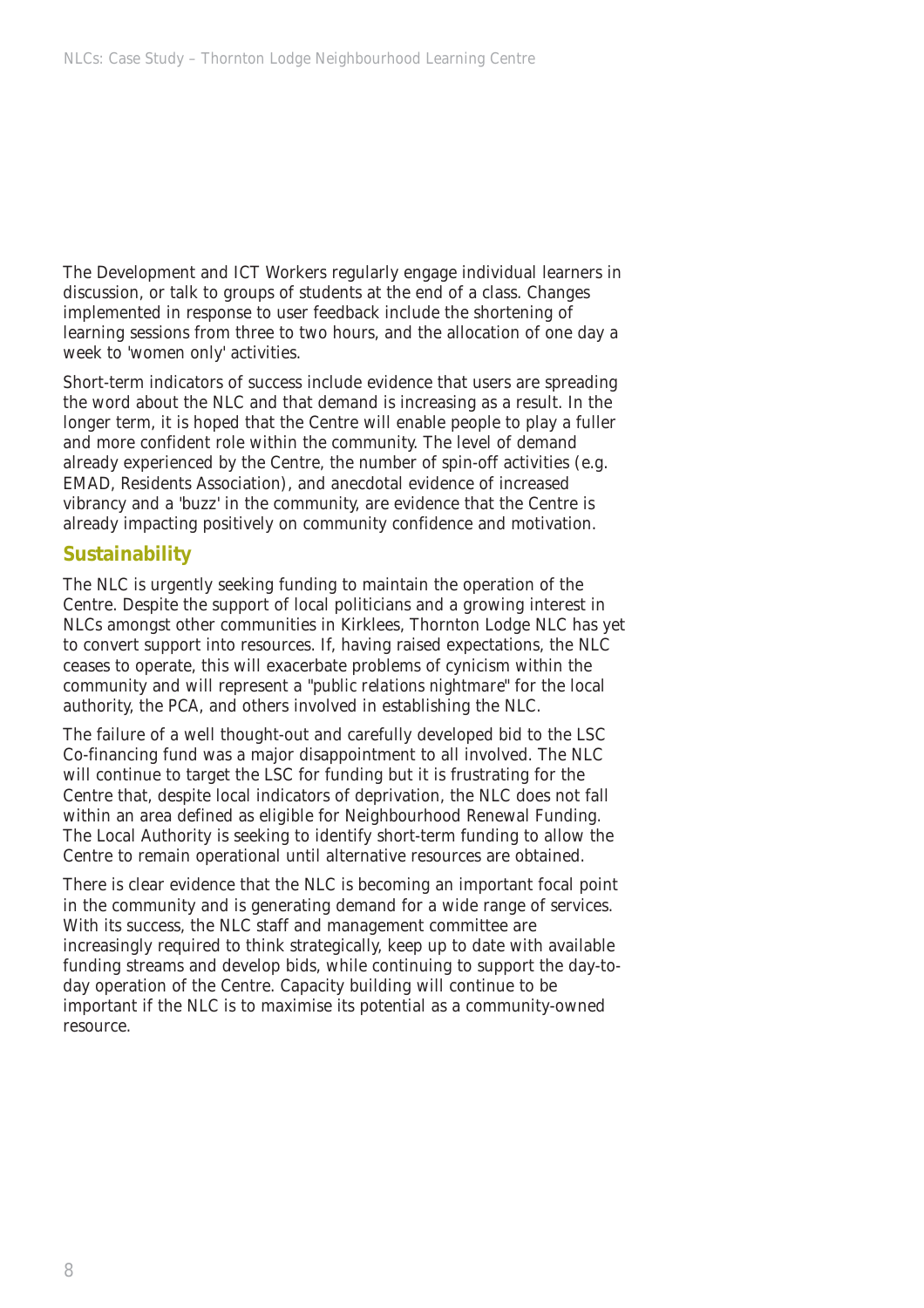## **Learning Points**

- Face-to-face research and consultation activities can provide invaluable information to underpin the development of a new learning centre, and can begin to generate interest in the NLC amongst members of the local community.
- It is important that consultation is quickly followed by action, with local people involved in both planning and delivery. This will help to capitalise on interest generated by research and minimise cynicism about the value of consultation.
- A visible location in the heart of the community can help to raise the profile of the developing NLC: "location is key – more important than having beautiful facilities".
- Where the community has very high expectations of the new NLC, these may prove to be unrealistic in the short term. It is essential that people are encouraged to view the NLC as a long-term venture.
- Informing other providers of the purpose of the NLC can help to minimise competitiveness and can prepare the way for a collaborative approach to meeting the needs of the community.
- An NLC that is based in the heart of a deprived community will attract the interest of a range of agencies which wish to market their services. This may be beneficial to the community and may further the objectives of the NLC. However, it is important that the Centre does not lose focus as a result of trying to accommodate the needs of a wide range of partner agencies.
- The concept of neighbourhood learning is not well understood. There remains a need to make a strong case for community-led learning and to communicate the NLC concept to potential funding bodies and other learning providers.
- The support of the local authority and voluntary sector umbrella bodies is valuable, but direction and leadership must come from within the community.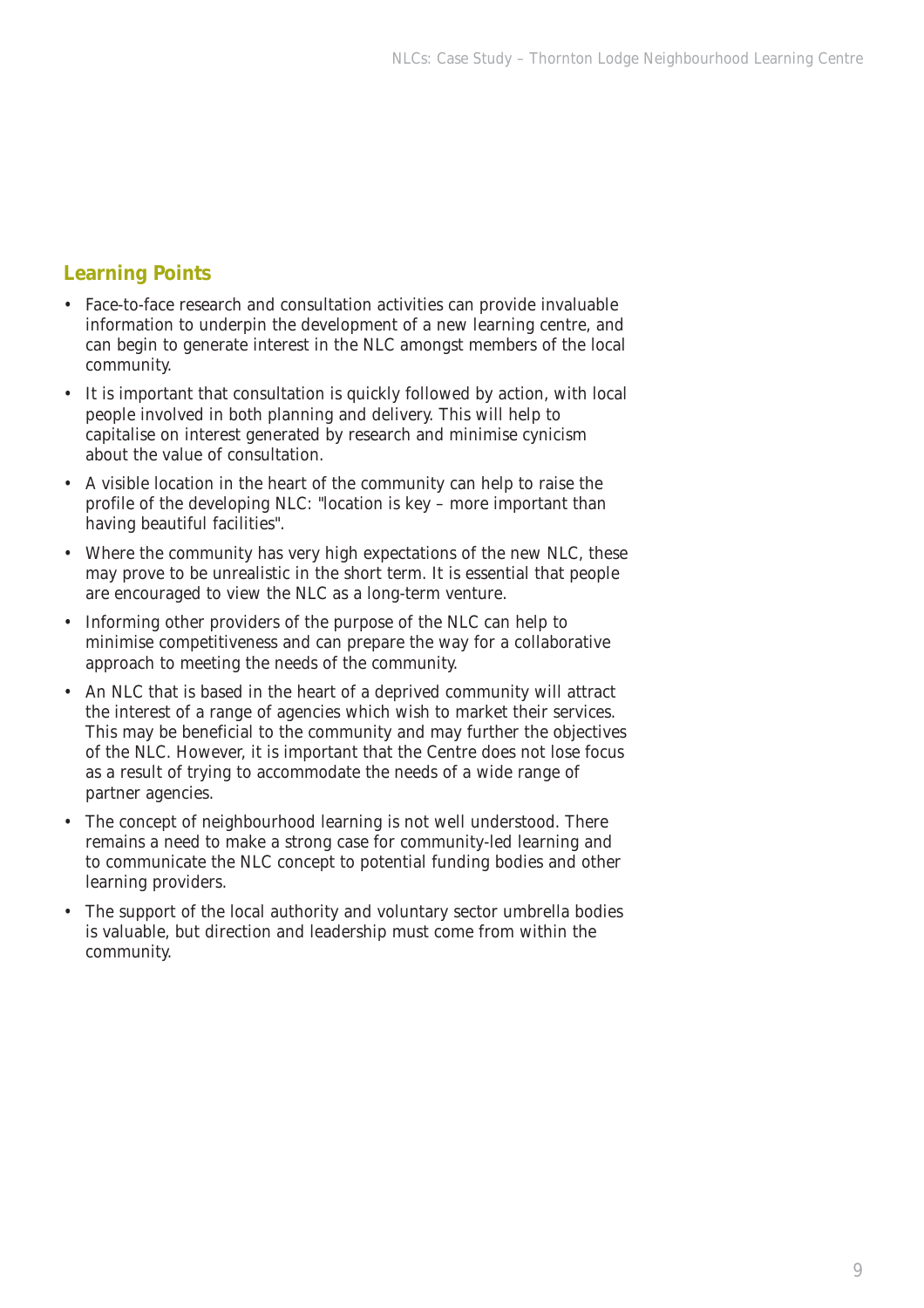NLCs: Case Study – Thornton Lodge Neighbourhood Learning Centre